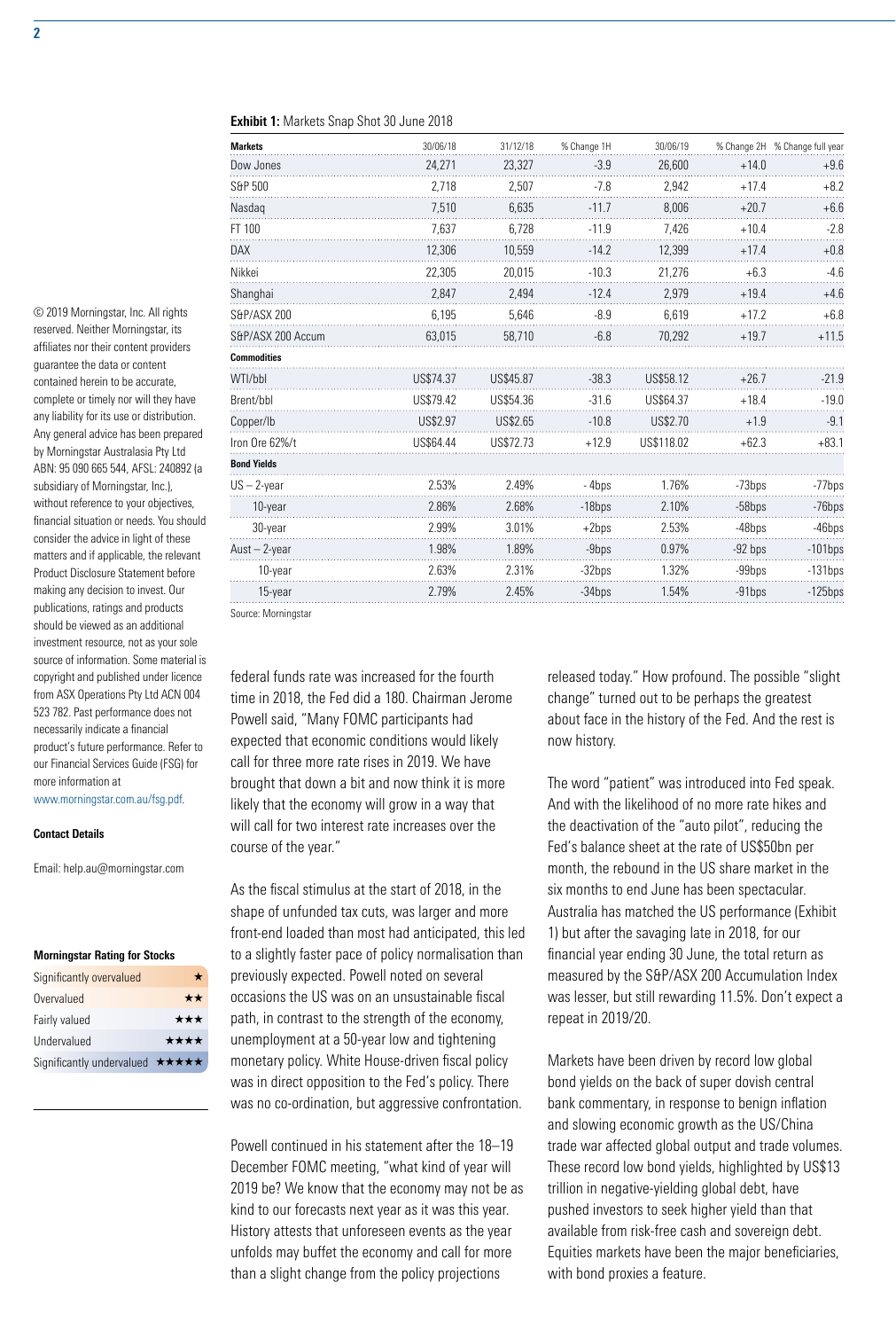

## Exhibit 3: Advanced & emerging economy manufacturing PMIs

Source: Refinitiv, Markit, Capital Economics